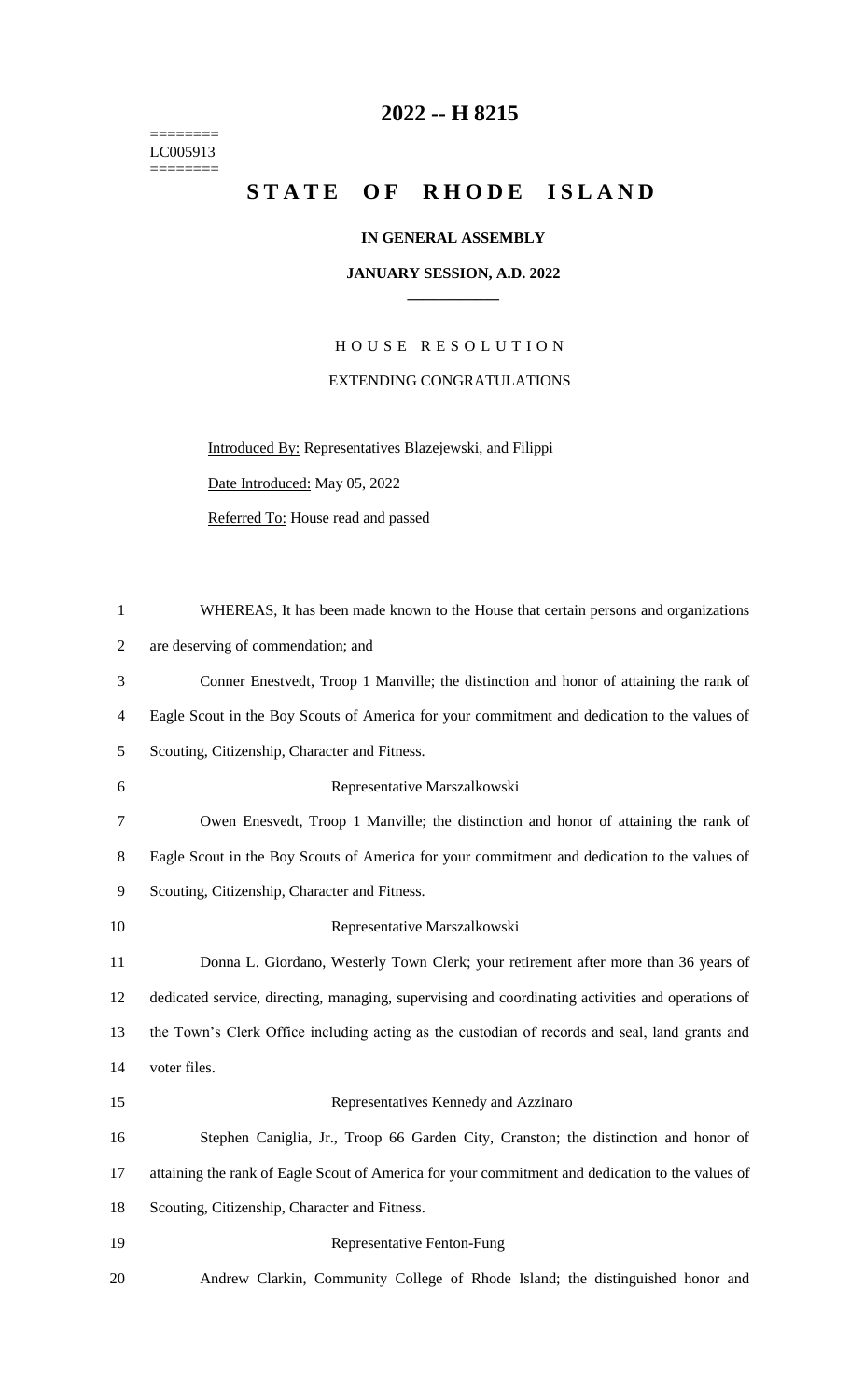outstanding academic and athletic achievement of receiving the Speaker of the House of Representatives 2022 Scholar-Athlete Award. Speaker Shekarchi Nicole Dioh, Community College of Rhode Island; the distinguished honor and outstanding academic and athletic achievement of receiving the Speaker of the House of Representatives 2022 Scholar-Athlete Award. Speaker Shekarchi Kiley Ferns, Community College of Rhode Island; the distinguished honor and outstanding academic and athletic achievement of receiving the Speaker of the House of Representatives 2022 Scholar-Athlete Award. Speaker Shekarchi Luke Fusaro, Community College of Rhode Island; the distinguished honor and outstanding academic and athletic achievement of receiving the Speaker of the House of Representatives 2022 Scholar-Athlete Award. Speaker Shekarchi Taysia Hatch, Community College of Rhode Island; the distinguished honor and outstanding academic and athletic achievement of receiving the Speaker of the House of Representatives 2022 Scholar-Athlete Award. Speaker Shekarchi Theonoah Jadotte, Community College of Rhode Island; the distinguished honor and outstanding academic and athletic achievement of receiving the Speaker of the House of Representatives 2022 Scholar-Athlete Award. Speaker Shekarchi Maya-Jane Lima, Community College of Rhode Island; the distinguished honor and outstanding academic and athletic achievement of receiving the Speaker of the House of Representatives 2022 Scholar-Athlete Award. Speaker Shekarchi Casey Regine, Community College of Rhode Island; the distinguished honor and outstanding academic and athletic achievement of receiving the Speaker of the House of Representatives 2022 Scholar-Athlete Award. Speaker Shekarchi Maggie Schwab, Community College of Rhode Island; the distinguished honor and outstanding academic and athletic achievement of receiving the Speaker of the House of Representatives 2022 Scholar-Athlete Award.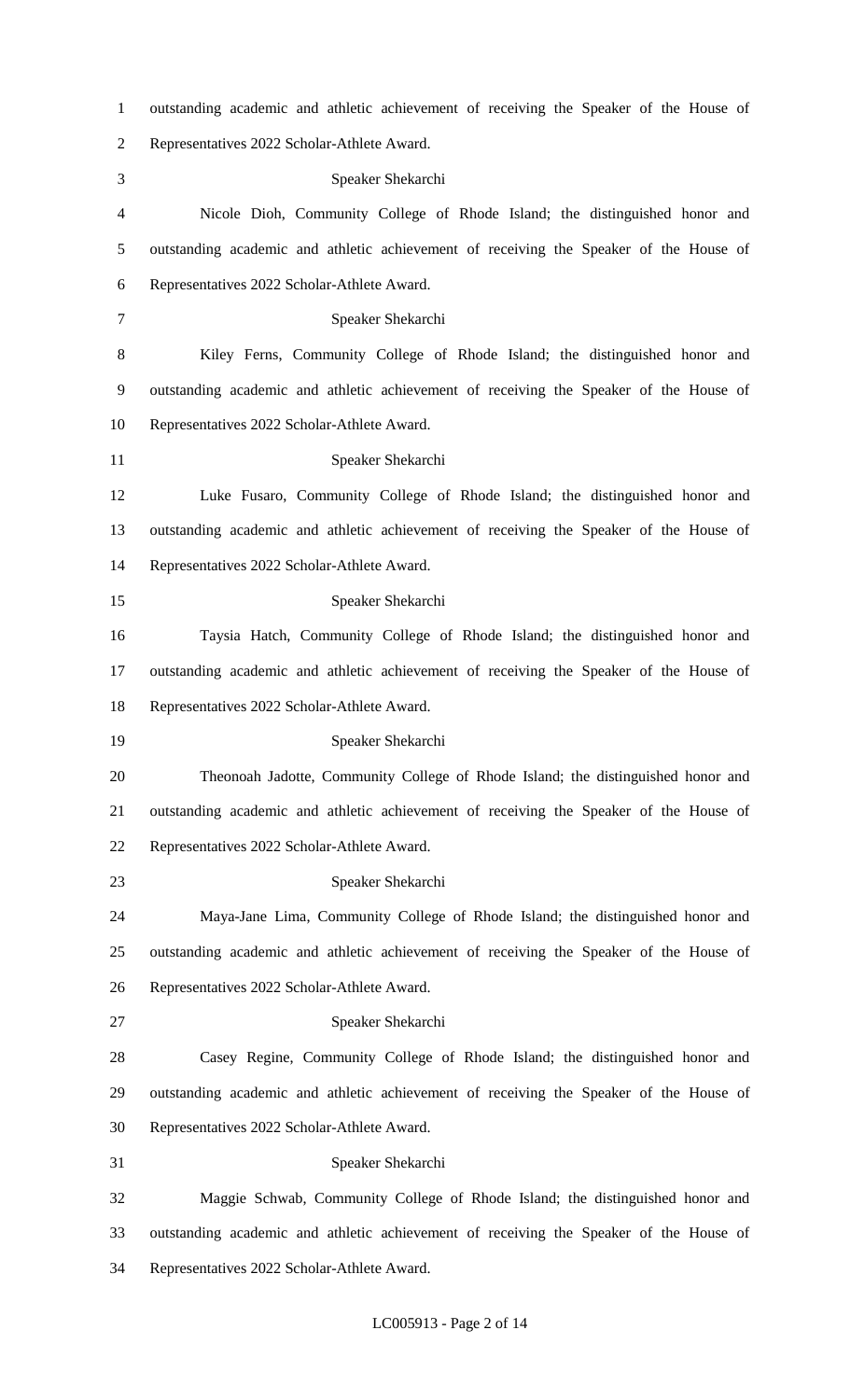| $\mathbf{1}$   | Speaker Shekarchi                                                                                 |
|----------------|---------------------------------------------------------------------------------------------------|
| $\overline{2}$ | Talia Thibodeau, Community College of Rhode Island; the distinguished honor and                   |
| 3              | outstanding academic and athletic achievement of receiving the Speaker of the House of            |
| $\overline{4}$ | Representatives 2022 Scholar-Athlete Award.                                                       |
| 5              | Speaker Shekarchi                                                                                 |
| 6              | Marisa Petrarca Brown, Rhode Island College; the distinguished honor and outstanding              |
| $\tau$         | academic and athletic achievement of receiving the Speaker of the House of Representatives 2022   |
| $8\,$          | Athletic Alumna Award.                                                                            |
| 9              | Speaker Shekarchi                                                                                 |
| 10             | Gareth Elliott, University of Rhode Island the distinguished honor and outstanding                |
| 11             | academic and athletic achievement of receiving the Speaker of the House of Representatives 2022   |
| 12             | Athletic Alumna Award.                                                                            |
| 13             | Speaker Shekarchi                                                                                 |
| 14             | Lieutenant Colonel Keith S. Napolitano, Rhode Island Air National Guard; your                     |
| 15             | retirement after many years of faithful and dedicated service to the people of the State of Rhode |
| 16             | Island and the United States of America as a member of the Rhode Island National Guard.           |
| 17             | Speaker Shekarchi and Representative Azzinaro                                                     |
| 18             | Jose Lopez, the outstanding achievement of being the winner of the national Spring to             |
| 19             | Success contest that rewards students for their hard work and outstanding efforts on Achieve3000  |
| 20             | Literacy.                                                                                         |
| 21             | <b>Representative Phillips</b>                                                                    |
| 22             | Diane Lambert, Grief Counselor, Hope Health; your outstanding support for the family of           |
| 23             | Mercedes Peguero helping them cope with the emotional loss of their loved one.                    |
| 24             | Representative Diaz                                                                               |
| 25             | Mel Barboza, RN, Hope Health; being an incredible person, sitting with the family of              |
| 26             | Mercedes Peguero and educating them about end of life, listening to their concerns and            |
| 27             | understanding the family's culture with such patience and empathy for the family's feelings.      |
| 28             | Representative Diaz                                                                               |
| 29             | Olivia Wilson, Hope Health; being a major part of the Hope Health Team, providing the             |
| 30             | most outstanding service when families must endure the most difficult of circumstances of a       |
| 31             | loved one passing.                                                                                |
| 32             |                                                                                                   |
|                | Representative Diaz                                                                               |
| 33             | Carlee Maynard, Hope Health; being a major part of the Hope Health Team, providing                |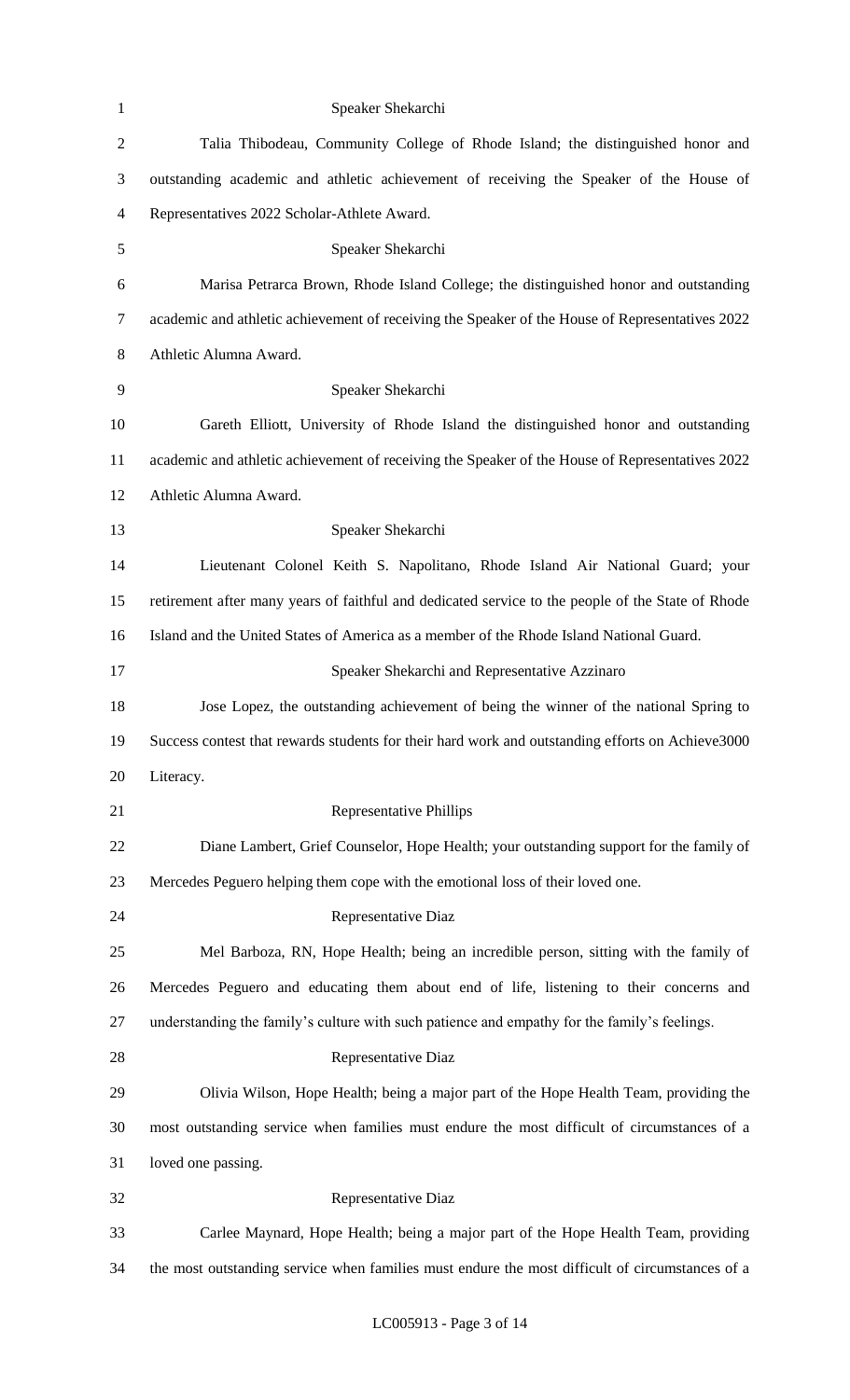1 loved one passing.

| $\overline{2}$ | <b>Representative Diaz</b>                                                                       |
|----------------|--------------------------------------------------------------------------------------------------|
| 3              | Alessandra Ferreira, Hope Health; being a major part of the Hope Health Team,                    |
| 4              | providing the most outstanding service when families must endure the most difficult of           |
| 5              | circumstances of a loved one passing.                                                            |
| 6              | Representative Diaz                                                                              |
| $\tau$         | Lynn Burns, Hope Health; being a major part of the Hope Health Team, providing the               |
| 8              | most outstanding service when families must endure the most difficult of circumstances of a      |
| 9              | loved one passing.                                                                               |
| 10             | Representative Diaz                                                                              |
| 11             | April Woods, Primary RN, Hope Health; the endless time spent giving your special                 |
| 12             | touch, empathy, love and providing the education the family of Mercedes Peguero needed during    |
| 13             | the most difficult of times.                                                                     |
| 14             | Representative Diaz                                                                              |
| 15             | Mercedes Pacheco, Hospice MD, Hope Health; being a doctor that could connect with                |
| 16             | Mercedes Peguero and her entire family by speaking Spanish and understanding their cultural      |
| 17             | way of seeing things and taking such wonderful care of her.                                      |
| 18             | Representative Diaz                                                                              |
| 19             | Dorota "Dee" Boutiette, CAN, Hope Health; being with the family of Mercedes Peguero              |
| 20             | from the very beginning of this incredibly difficult time with love and empathy, you have become |
| 21             | part of the family.                                                                              |
| 22             | Representative Diaz                                                                              |
| 23             | Carol Brantley, Hope Health; coming and providing the personal care that Mercedes                |
| 24             | Peguero needed at this difficult time with professionalism and compassion. Thank you.            |
| 25             | Representative Diaz                                                                              |
| 26             | Lisa Taylor, Hope Health; coming and providing the personal care that Mercedes                   |
| 27             | Peguero needed at this difficult time with professionalism and compassion. Thank you.            |
| 28             | Representative Diaz                                                                              |
| 29             | Paula Osorio, Hope Health; coming and providing the personal care that Mercedes                  |
| 30             | Peguero needed at this difficult time with professionalism and compassion. Thank you.            |
| 31             | Representative Diaz                                                                              |
| 32             | Mary Beth Reynolds, Chaplain, Hope Health; providing the spiritual support the family            |
| 33             | of Mercedes Peguero needed from day one, assessing the family's emotional needs and to help      |
| 34             | them understand the process on a spiritual level.                                                |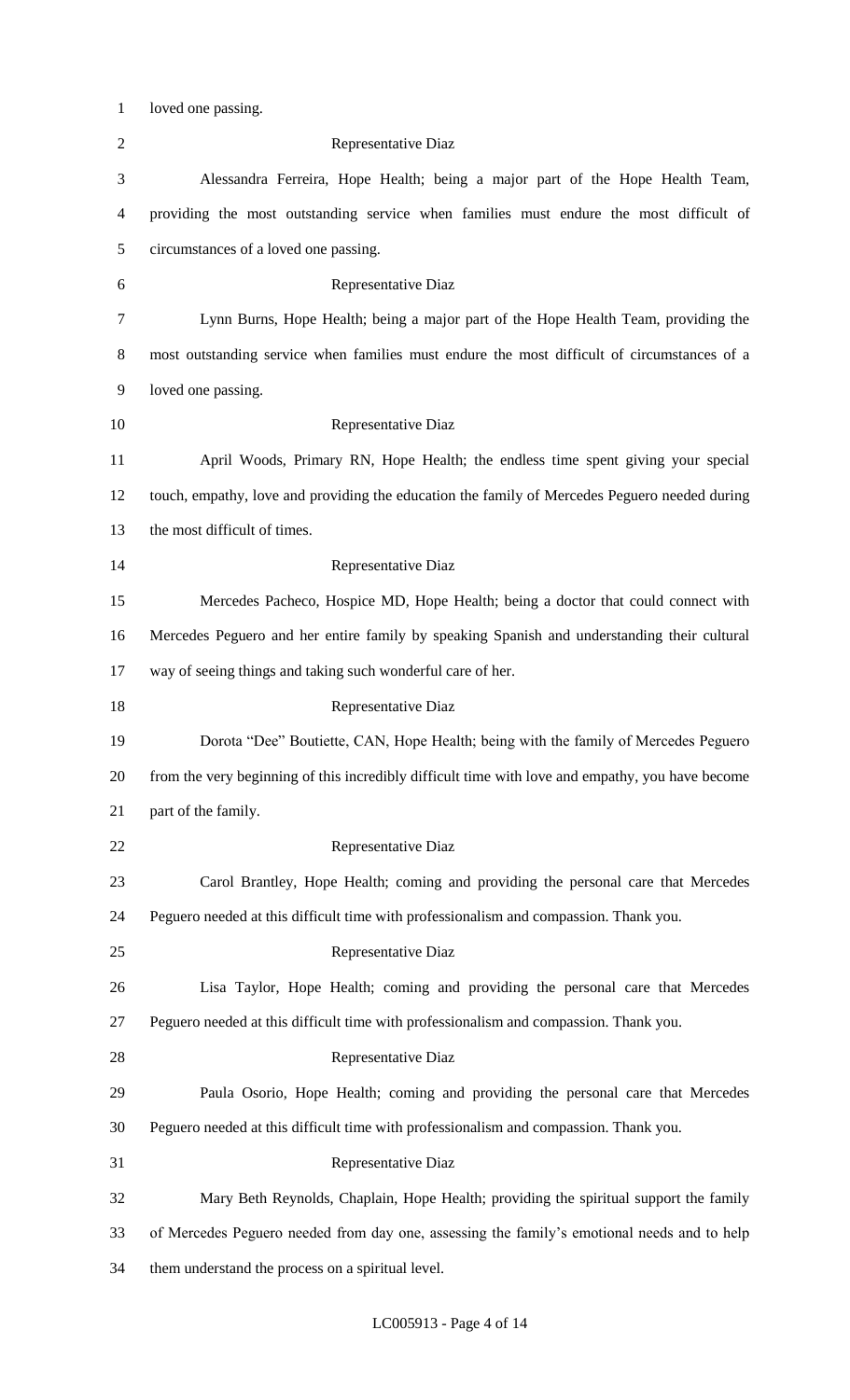| $\mathbf{1}$   | Representative Diaz                                                                             |
|----------------|-------------------------------------------------------------------------------------------------|
| $\sqrt{2}$     | Edvin Akselsen, University of Rhode Island; the distinguished honor and outstanding             |
| $\mathfrak{Z}$ | academic and athletic achievement of receiving the Speaker of the House of Representatives 2022 |
| $\overline{4}$ | Scholar-Athlete Award.                                                                          |
| 5              | Speaker Shekarchi                                                                               |
| 6              | Rebecca D'anna, University of Rhode Island; the distinguished honor and outstanding             |
| $\tau$         | academic and athletic achievement of receiving the Speaker of the House of Representatives 2022 |
| 8              | Scholar-Athlete Award.                                                                          |
| 9              | Speaker Shekarchi                                                                               |
| 10             | Addison Kopack, University of Rhode Island; the distinguished honor and outstanding             |
| 11             | academic and athletic achievement of receiving the Speaker of the House of Representatives 2022 |
| 12             | Scholar-Athlete Award.                                                                          |
| 13             | Speaker Shekarchi                                                                               |
| 14             | Malik Martin, University of Rhode Island; the distinguished honor and outstanding               |
| 15             | academic and athletic achievement of receiving the Speaker of the House of Representatives 2022 |
| 16             | Scholar-Athlete Award.                                                                          |
| 17             | Speaker Shekarchi                                                                               |
| 18             | Nadia Rajan, University of Rhode Island; the distinguished honor and outstanding                |
| 19             | academic and athletic achievement of receiving the Speaker of the House of Representatives 2022 |
| 20             | Scholar-Athlete Award.                                                                          |
| 21             | Speaker Shekarchi                                                                               |
| 22             | Ella Ratzloff, University of Rhode Island; the distinguished honor and outstanding              |
| 23             | academic and athletic achievement of receiving the Speaker of the House of Representatives 2022 |
| 24             | Scholar-Athlete Award.                                                                          |
| 25             | Speaker Shekarchi                                                                               |
| 26             | Emmanuelle Tahane, University of Rhode Island; the distinguished honor and                      |
| 27             | outstanding academic and athletic achievement of receiving the Speaker of the House of          |
| 28             | Representatives 2022 Scholar-Athlete Award.                                                     |
| 29             | Speaker Shekarchi                                                                               |
| 30             | Xiana Twombly, University of Rhode Island; the distinguished honor and outstanding              |
| 31             | academic and athletic achievement of receiving the Speaker of the House of Representatives 2022 |
| 32             | Scholar-Athlete Award.                                                                          |
| 33             | Speaker Shekarchi                                                                               |
| 34             | Kellen Waters, University of Rhode Island; the distinguished honor and outstanding              |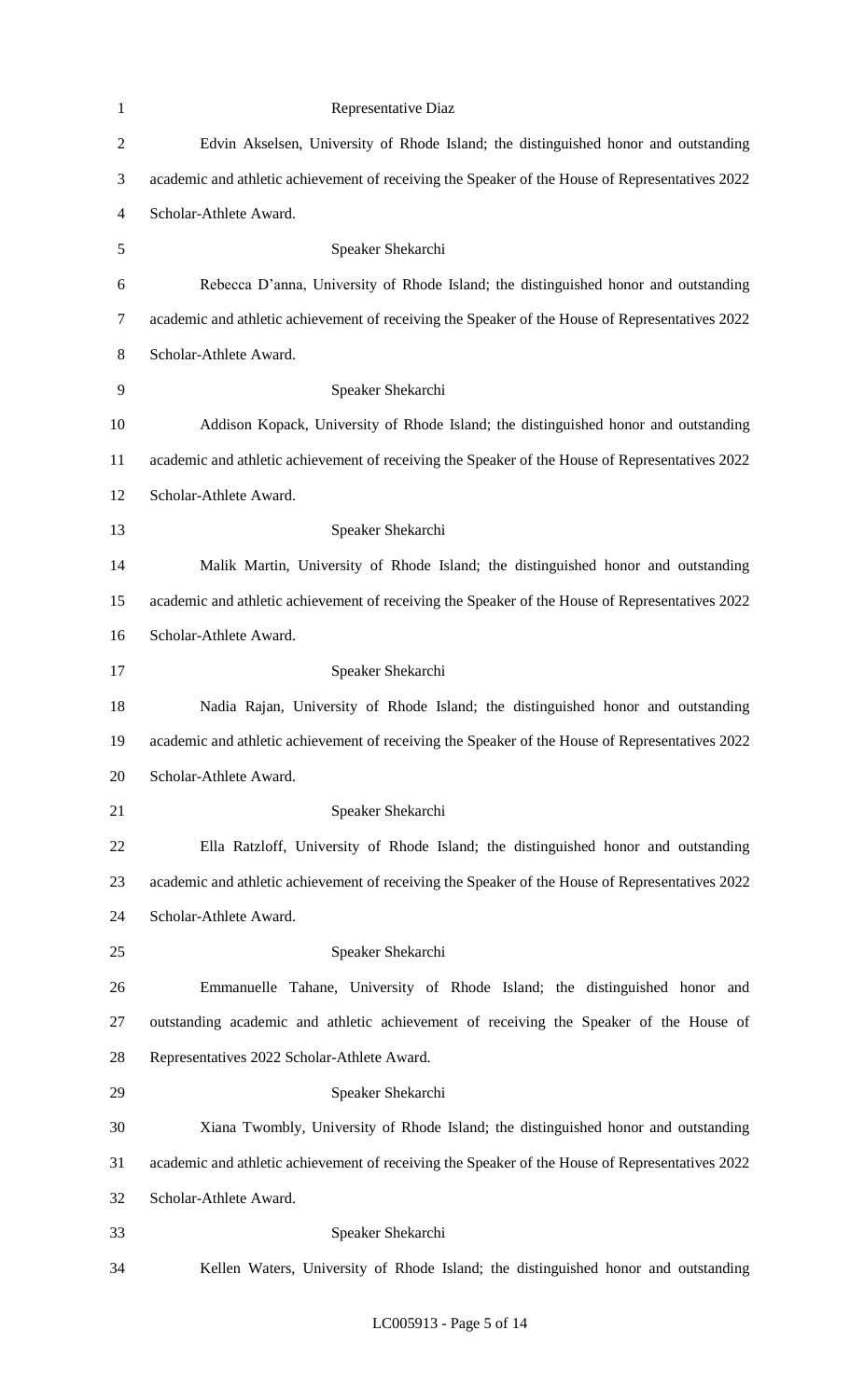| $\mathbf{1}$   | academic and athletic achievement of receiving the Speaker of the House of Representatives 2022 |
|----------------|-------------------------------------------------------------------------------------------------|
| $\overline{2}$ | Scholar-Athlete Award.                                                                          |
| 3              | Speaker Shekarchi                                                                               |
| 4              | Henry Yianakopolos, University of Rhode Island; the distinguished honor and                     |
| 5              | outstanding academic and athletic achievement of receiving the Speaker of the House of          |
| 6              | Representatives 2022 Scholar-Athlete Award.                                                     |
| $\tau$         | Speaker Shekarchi                                                                               |
| 8              | Alex Bourque, Rhode Island College; the distinguished honor and outstanding academic            |
| 9              | and athletic achievement of receiving the Speaker of the House of Representatives 2022 Scholar- |
| 10             | Athlete Award.                                                                                  |
| 11             | Speaker Shekarchi                                                                               |
| 12             | Antonia Corsinetti, Rhode Island College; the distinguished honor and outstanding               |
| 13             | academic and athletic achievement of receiving the Speaker of the House of Representatives 2022 |
| 14             | Scholar-Athlete Award.                                                                          |
| 15             | Speaker Shekarchi                                                                               |
| 16             | Shayna Cousineau, Rhode Island College; the distinguished honor and outstanding                 |
| 17             | academic and athletic achievement of receiving the Speaker of the House of Representatives 2022 |
| 18             | Scholar-Athlete Award.                                                                          |
| 19             | Speaker Shekarchi                                                                               |
| 20             | Kelsey Gates, Rhode Island College; the distinguished honor and outstanding academic            |
| 21             | and athletic achievement of receiving the Speaker of the House of Representatives 2022 Scholar- |
| 22             | Athlete Award.                                                                                  |
| 23             | Speaker Shekarchi                                                                               |
| 24             | Keyshaun Jacobs, Rhode Island College; the distinguished honor and outstanding                  |
| 25             | academic and athletic achievement of receiving the Speaker of the House of Representatives 2022 |
| 26             | Scholar-Athlete Award.                                                                          |
| 27             | Speaker Shekarchi                                                                               |
| 28             | Olivia Keyes, Rhode Island College; the distinguished honor and outstanding academic            |
| 29             | and athletic achievement of receiving the Speaker of the House of Representatives 2022 Scholar- |
| 30             | Athlete Award.                                                                                  |
| 31             | Speaker Shekarchi                                                                               |
| 32             | Nathan Lackman, Rhode Island College; the distinguished honor and outstanding                   |
| 33             | academic and athletic achievement of receiving the Speaker of the House of Representatives 2022 |
| 34             | Scholar-Athlete Award.                                                                          |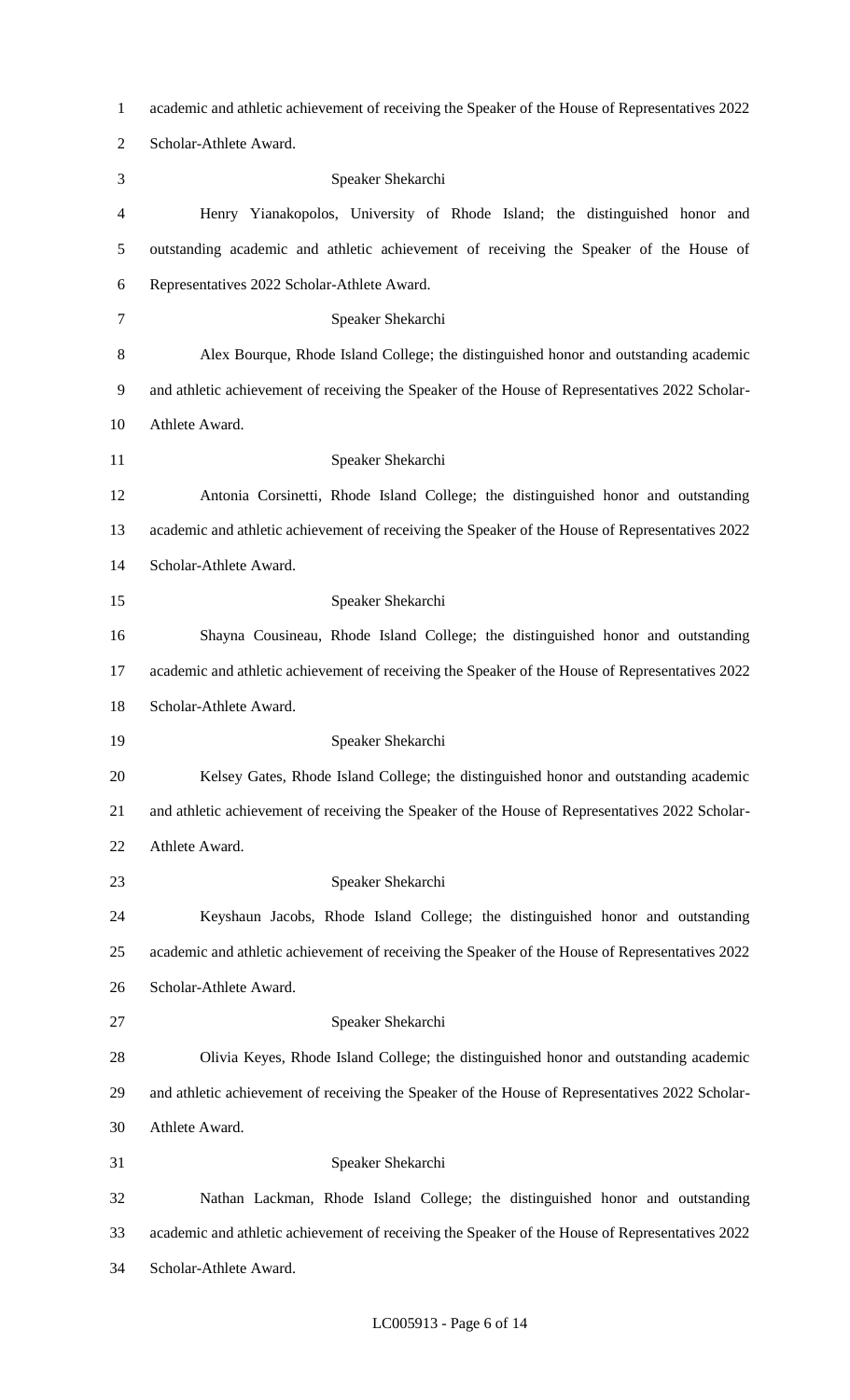| $\mathbf{1}$   | Speaker Shekarchi                                                                               |
|----------------|-------------------------------------------------------------------------------------------------|
| $\overline{2}$ | Jenna Lisi, Rhode Island College; the distinguished honor and outstanding academic and          |
| $\mathfrak{Z}$ | athletic achievement of receiving the Speaker of the House of Representatives 2022 Scholar-     |
| $\overline{4}$ | Athlete Award.                                                                                  |
| $\mathfrak{S}$ | Speaker Shekarchi                                                                               |
| 6              | Charlie Tashijan, Rhode Island College; the distinguished honor and outstanding                 |
| $\tau$         | academic and athletic achievement of receiving the Speaker of the House of Representatives 2022 |
| $8\,$          | Scholar-Athlete Award.                                                                          |
| 9              | Speaker Shekarchi                                                                               |
| 10             | Chelsea Yang, Rhode Island College; the distinguished honor and outstanding academic            |
| 11             | and athletic achievement of receiving the Speaker of the House of Representatives 2022 Scholar- |
| 12             | Athlete Award.                                                                                  |
| 13             | Speaker Shekarchi                                                                               |
| 14             | Jeff Ledoux, Community College of Rhode Island; the distinguished honor and                     |
| 15             | outstanding academic and athletic achievement of receiving the Speaker of the House of          |
| 16             | Representatives 2022Athletic Alumnus Award.                                                     |
| 17             | Speaker Shekarchi                                                                               |
| 18             | Fraternal Order of Police, Warwick Lodge No. 7; the 53rd Annual Police Memorial                 |
| 19             | Service on May 15, 2022, and paying tribute to the officers who made the ultimate sacrifice and |
| 20             | honoring the memories of retired and active members who served the City of Warwick.             |
| 21             | Speaker Shekarchi                                                                               |
| 22             | Emmanuel O. Ajayi, Community College of Rhode Island; the outstanding academic                  |
| 23             | achievement of being named to the Community College of Rhode Island's Dean's list for the Fall  |
| 24             | 2021 Semester.                                                                                  |
| 25             | Representative Diaz                                                                             |
| 26             | Anthony Chiossone, Community College of Rhode Island; the outstanding academic                  |
| 27             | achievement of being named to the Community College of Rhode Island's Dean's list for the Fall  |
| 28             | 2021 Semester.                                                                                  |
| 29             | Representative Diaz                                                                             |
| 30             | Brithany H. Martinez Merino, Community College of Rhode Island; the outstanding                 |
| 31             | academic achievement of being named to the Community College of Rhode Island's Dean's list      |
| 32             | for the Fall 2021 Semester.                                                                     |
| 33             | Representative Diaz                                                                             |
| 34             | Christopher Nunez, Community College of Rhode Island; the outstanding academic                  |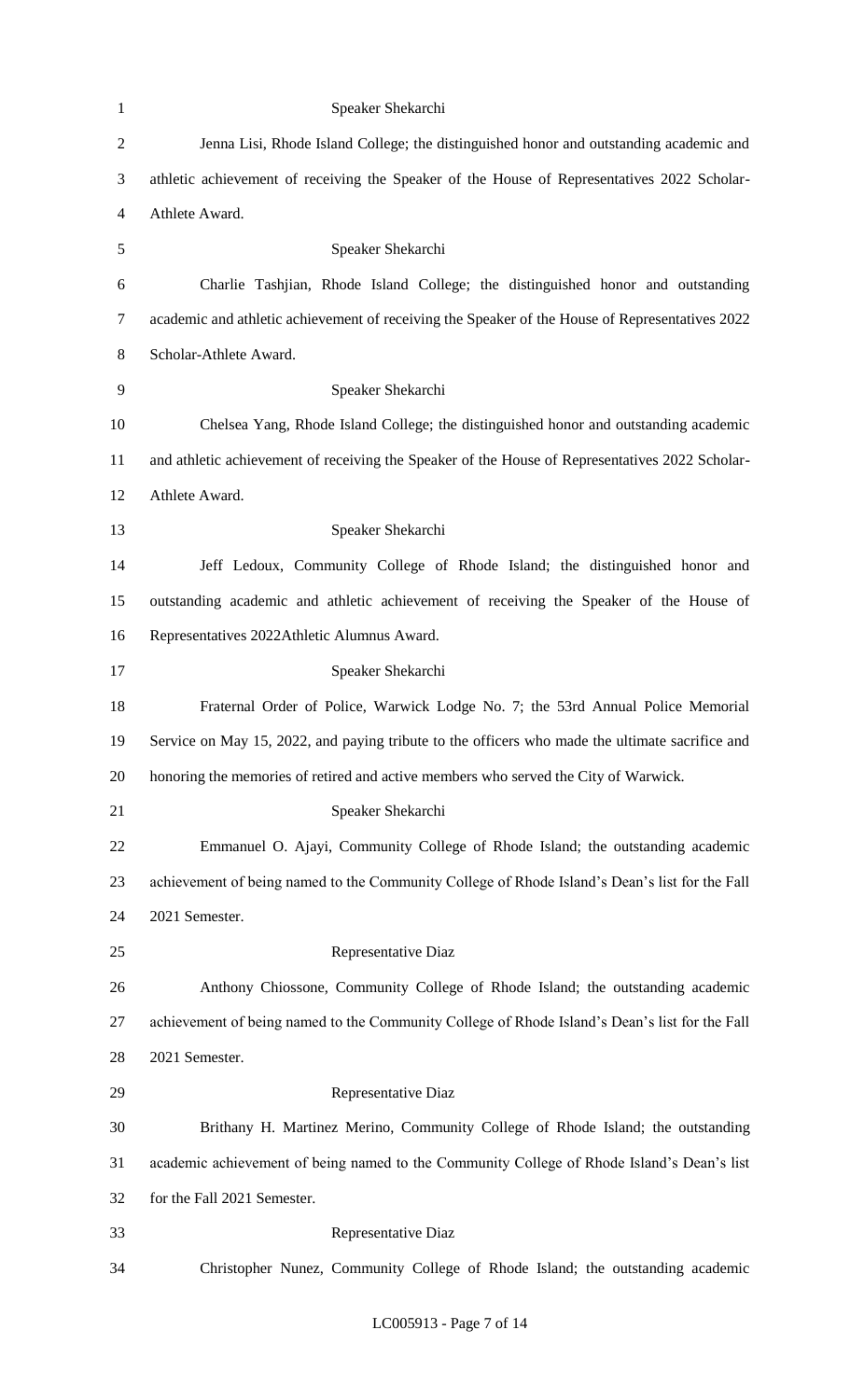| $\mathbf{1}$   | achievement of being named to the Community College of Rhode Island's Dean's list for the Fall |
|----------------|------------------------------------------------------------------------------------------------|
| $\overline{2}$ | 2021 Semester.                                                                                 |
| 3              | Representative Diaz                                                                            |
| 4              | Melanie E. Nunez Ortiz, Community College of Rhode Island; the outstanding academic            |
| 5              | achievement of being named to the Community College of Rhode Island's Dean's list for the Fall |
| 6              | 2021 Semester.                                                                                 |
| 7              | Representative Diaz                                                                            |
| $8\,$          | Brittany A. Spitznagel, Community College of Rhode Island; the outstanding academic            |
| 9              | achievement of being named to the Community College of Rhode Island's Dean's list for the Fall |
| 10             | 2021 Semester.                                                                                 |
| 11             | Representative Diaz                                                                            |
| 12             | Katherine Y. Suero, Community College of Rhode Island; the outstanding academic                |
| 13             | achievement of being named to the Community College of Rhode Island's Dean's list for the Fall |
| 14             | 2021 Semester.                                                                                 |
| 15             | Representative Diaz                                                                            |
| 16             | Christina M. Toum, Community College of Rhode Island; the outstanding academic                 |
| 17             | achievement of being named to the Community College of Rhode Island's Dean's list for the Fall |
| 18             | 2021 Semester.                                                                                 |
| 19             | Representative Diaz                                                                            |
| 20             | Nairobi Vina, Community College of Rhode Island; the outstanding academic                      |
| 21             | achievement of being named to the Community College of Rhode Island's Dean's list for the Fall |
| 22             | 2021 Semester.                                                                                 |
| 23             | Representative Diaz                                                                            |
| 24             | Christine Williams, Community College of Rhode Island; the outstanding academic                |
| 25             | achievement of being named to the Community College of Rhode Island's Dean's list for the Fall |
| 26             | 2021 Semester.                                                                                 |
| 27             | Representative Diaz                                                                            |
| 28             | Booth, the joyous and momentous celebration of the one year anniversary of booth.              |
| 29             | Who's mission centers on providing resources and physical spaces for womxn and minority        |
| 30             | entrepreneurs, artists and creative on May 14, 2022.                                           |
| 31             | Representative Alzate                                                                          |
| 32             | Emmett Alexander-Bassen, East Greenwich High School; the outstanding academic                  |
| 33             | achievement of winning the 2022 Rhode Island Academic Decathlon Team Competition with a        |
| 34             | score of 34,000 as a member of the East Greenwich High School Team.                            |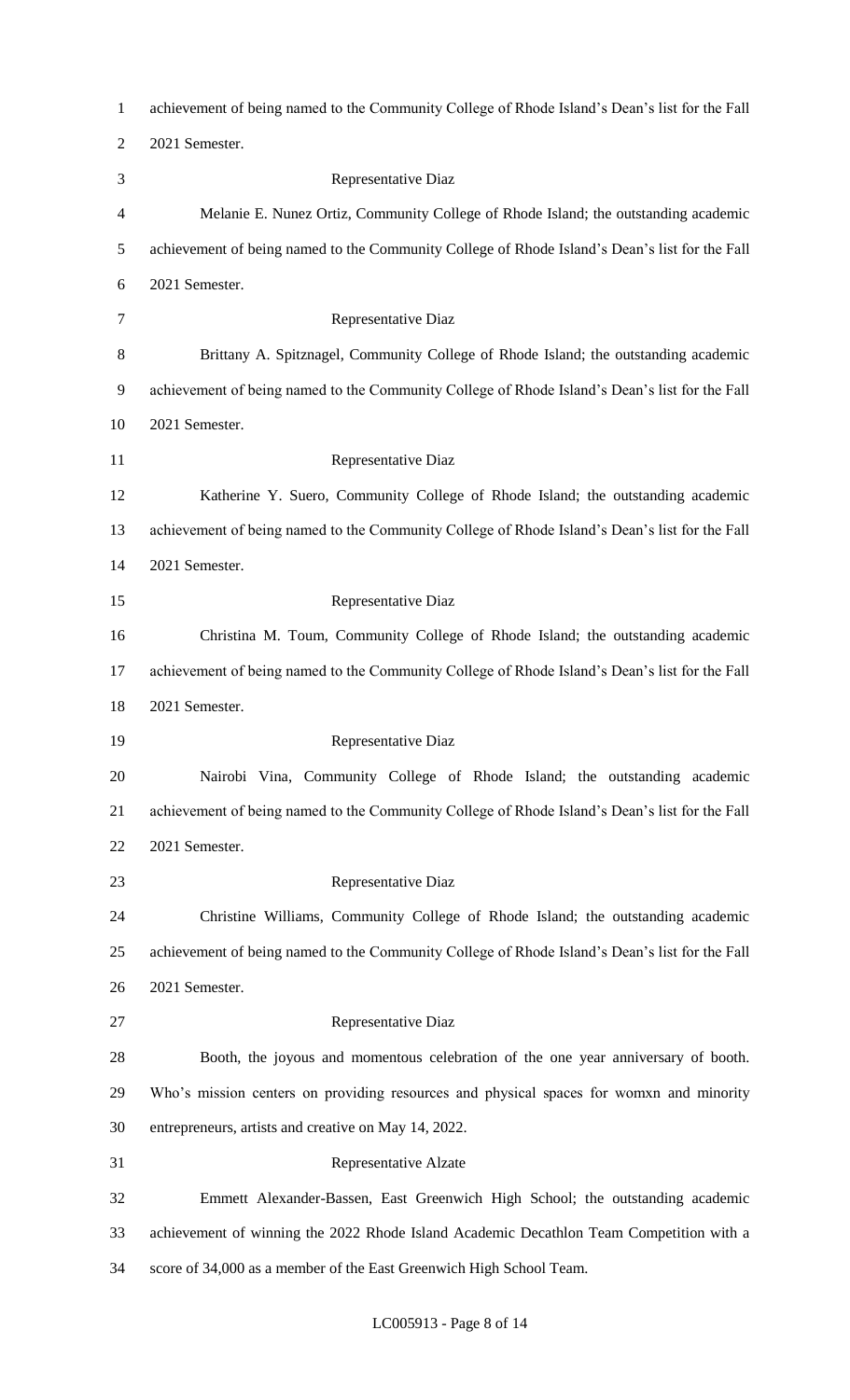| $\mathbf{1}$   | Speaker Shekarchi                                                                           |
|----------------|---------------------------------------------------------------------------------------------|
| $\mathbf{2}$   | Guy Sanchez, East Greenwich High School; the outstanding academic achievement of            |
| 3              | winning the 2022 Rhode Island Academic Decathlon Team Competition with a score of 34,000 as |
| $\overline{4}$ | a member of the East Greenwich High School Team.                                            |
| $\mathfrak{S}$ | Speaker Shekarchi                                                                           |
| 6              | Julia Xu, East Greenwich High School; the outstanding academic achievement of               |
| $\tau$         | winning the 2022 Rhode Island Academic Decathlon Team Competition with a score of 34,000 as |
| 8              | a member of the East Greenwich High School Team.                                            |
| 9              | Speaker Shekarchi                                                                           |
| 10             | Zalmay Ahmad, East Greenwich High School; the outstanding academic achievement of           |
| 11             | winning the 2022 Rhode Island Academic Decathlon Team Competition with a score of 34,000 as |
| 12             | a member of the East Greenwich High School Team.                                            |
| 13             | Speaker Shekarchi                                                                           |
| 14             | Raj Vishnu, East Greenwich High School; the outstanding academic achievement of             |
| 15             | winning the 2022 Rhode Island Academic Decathlon Team Competition with a score of 34,000 as |
| 16             | a member of the East Greenwich High School Team.                                            |
| 17             | Speaker Shekarchi                                                                           |
| 18             | KC Bisetti, East Greenwich High School; the outstanding academic achievement of             |
| 19             | winning the 2022 Rhode Island Academic Decathlon Team Competition with a score of 34,000 as |
| 20             | a member of the East Greenwich High School Team.                                            |
| 21             | Speaker Shekarchi                                                                           |
| 22             | Cooper Jones, East Greenwich High School; the outstanding academic achievement of           |
| 23             | winning the 2022 Rhode Island Academic Decathlon Team Competition with a score of 34,000 as |
| 24             | a member of the East Greenwich High School Team.                                            |
| 25             | Speaker Shekarchi                                                                           |
| 26             | Mia Pinkes, East Greenwich High School; the outstanding academic achievement of             |
| 27             | winning the 2022 Rhode Island Academic Decathlon Team Competition with a score of 34,000 as |
| 28             | a member of the East Greenwich High School Team.                                            |
| 29             | Speaker Shekarchi                                                                           |
| 30             | Gary Clarke, Rhode Island Brotherhood of Correctional Officers; the distinguished honor     |
| 31             | of being named as the Rhode Island Department of Corrections 2022 John J. Moran, Medium     |
| 32             | Security Correctional Officer of the year                                                   |
| 33             | Speaker Shekarchi                                                                           |
| 34             | David Tomassi, Rhode Island Brotherhood of Correctional Officers; the distinguished         |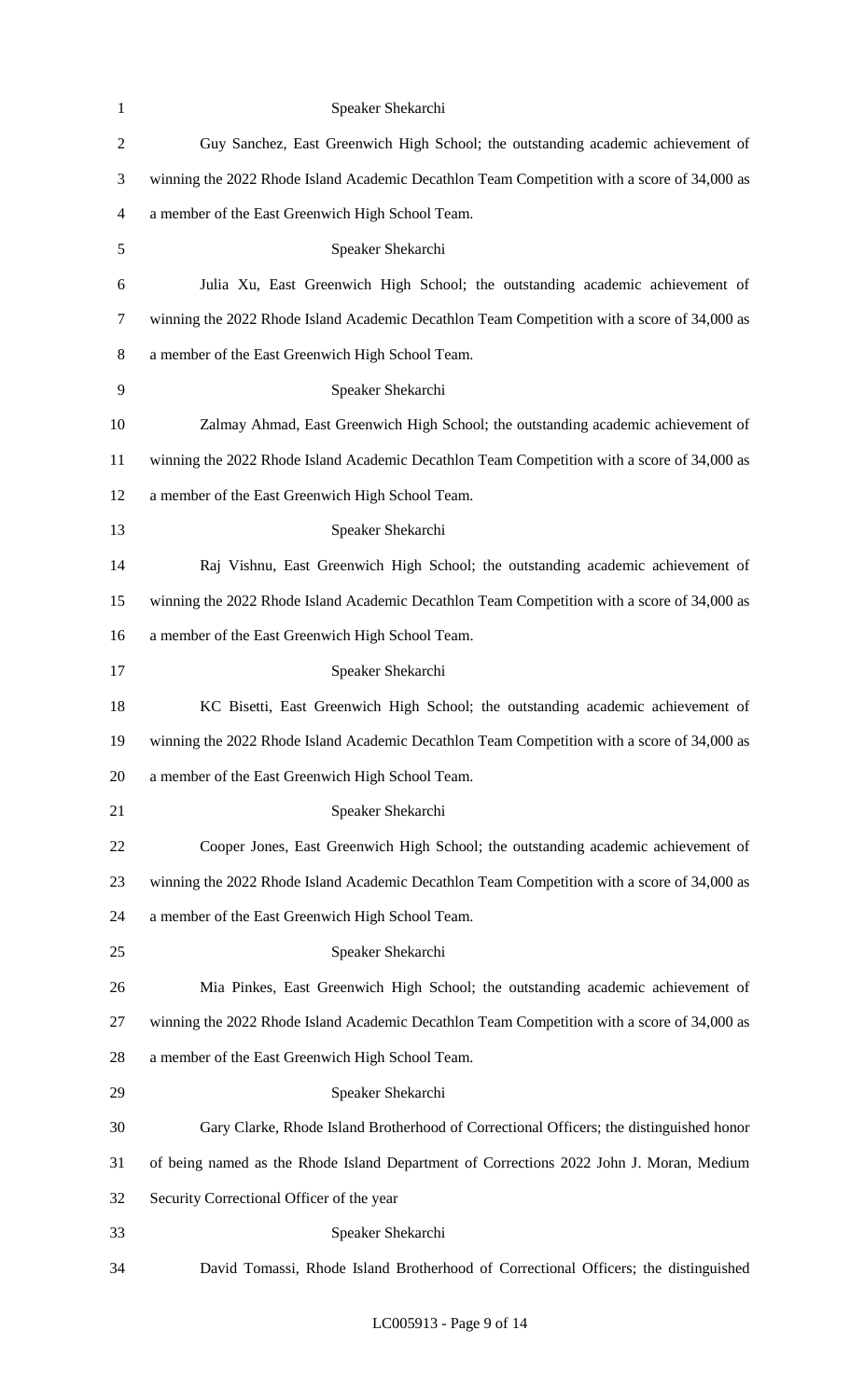| $\mathbf{1}$   | honor of being named as the Rhode Island Department of Corrections 2022 Intake Service Center    |
|----------------|--------------------------------------------------------------------------------------------------|
| $\overline{2}$ | Correctional Officer of the Year.                                                                |
| 3              | Speaker Shekarchi                                                                                |
| 4              | John Douglass, Rhode Island Brotherhood of Correctional Officers; the distinguished              |
| 5              | honor of being named as the Rhode Island Department of Corrections 2022 High Security            |
| 6              | Correctional Officer of the Year.                                                                |
| 7              | Speaker Shekarchi                                                                                |
| 8              | Adam Saccoccio, Rhode Island Brotherhood of Correctional Officers; the distinguished             |
| 9              | honor of being named as the Rhode Island Department of Corrections 2022 Minimum Security         |
| 10             | Correctional Officer of the Year.                                                                |
| 11             | Speaker Shekarchi                                                                                |
| 12             | Newton Link, Rhode Island Brotherhood of Correctional Officers; the distinguished                |
| 13             | honor of being named as the Rhode Island Department of Corrections 2022 Correctional Officer     |
| 14             | Steward of the Year.                                                                             |
| 15             | Speaker Shekarchi                                                                                |
| 16             | Lieutenant Steve Perry, Rhode Island Brotherhood of Correctional Officers; the                   |
| 17             | distinguished honor of being named as the Rhode Island Department of Corrections 2022            |
| 18             | Supervisor the Year.                                                                             |
| 19             | Speaker Shekarchi                                                                                |
| 20             | Jesse Ciolfi, Rhode Island Brotherhood of Correctional Officers; the distinguished honor         |
| 21             | of being named as the Rhode Island Department of Corrections 2022 Correctional Officer           |
| 22             | Hospital of the year.                                                                            |
| 23             | Speaker Shekarchi                                                                                |
| 24             | Kayla Donnelly, Rhode Island Brotherhood of Correctional Officers; the distinguished             |
| 25             | honor of being named as the Rhode Island Department of Corrections Womens Division               |
| 26             | Correctional Officer of the year.                                                                |
| 27             | Speaker Shekarchi                                                                                |
| 28             | David Allard, Rhode Island Brotherhood of Correctional Officers, your retirement after           |
| 29             | many years of faithful and dedicated service protecting the public safety of the citizens of the |
| 30             | State of Rhode Island as a member of the Rhode Island Department of Corrections.                 |
| 31             | Speaker Shekarchi                                                                                |
| 32             | Bryan Catelle, Rhode Island Brotherhood of Correctional Officers, your retirement after          |
| 33             | many years of faithful and dedicated service protecting the public safety of the citizens of the |
| 34             | State of Rhode Island as a member of the Rhode Island Department of Corrections.                 |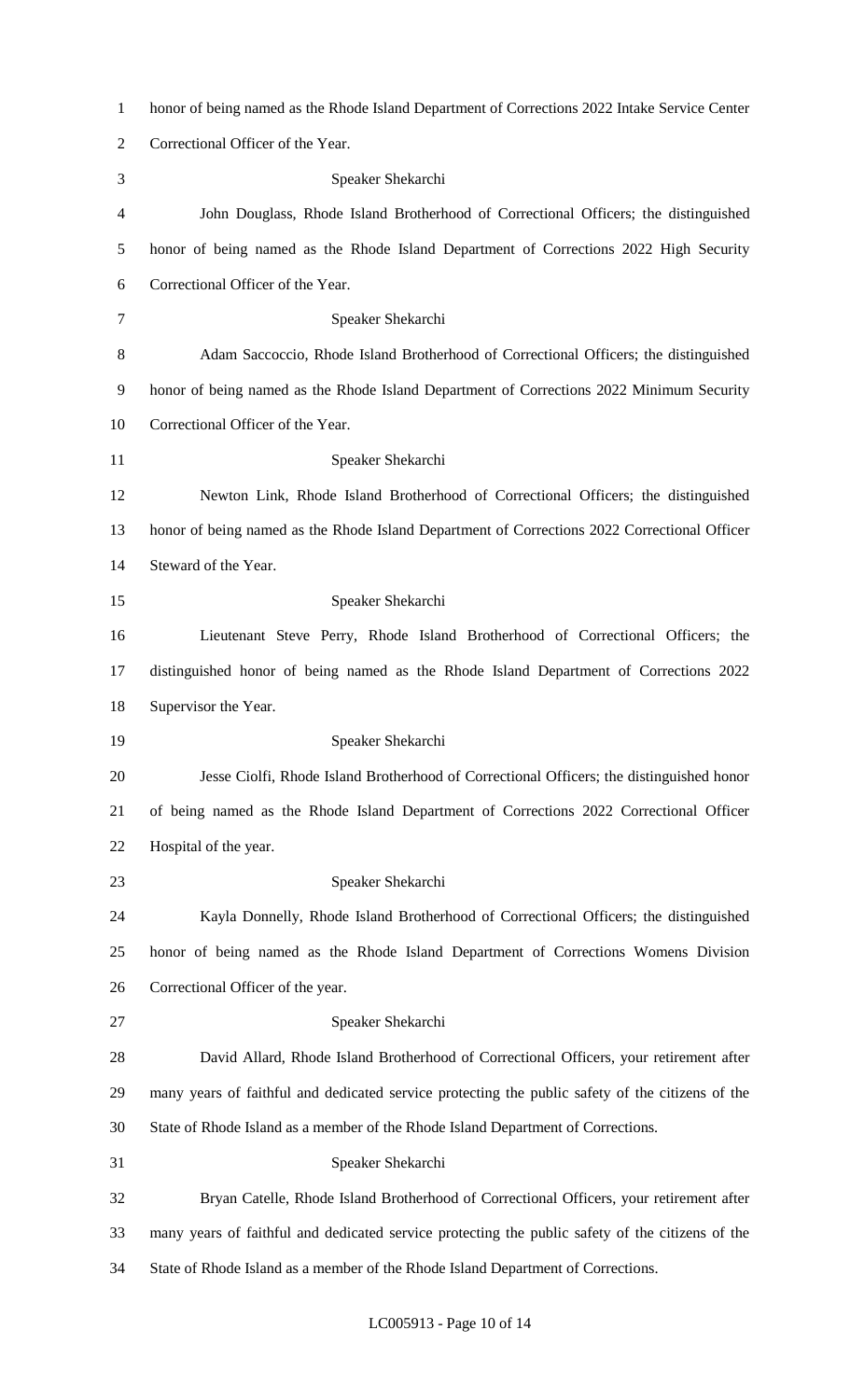| 1              | Speaker Shekarchi                                                                                  |
|----------------|----------------------------------------------------------------------------------------------------|
| $\sqrt{2}$     | Bernardino Costa, Rhode Island Brotherhood of Correctional Officers, your retirement               |
| 3              | after many years of faithful and dedicated service protecting the public safety of the citizens of |
| $\overline{4}$ | the State of Rhode Island as a member of the Rhode Island Department of Corrections.               |
| 5              | Speaker Shekarchi                                                                                  |
| 6              | Russell DiDonato, Rhode Island Brotherhood of Correctional Officers, your retirement               |
| $\overline{7}$ | after many years of faithful and dedicated service protecting the public safety of the citizens of |
| 8              | the State of Rhode Island as a member of the Rhode Island Department of Corrections.               |
| 9              | Speaker Shekarchi                                                                                  |
| 10             | John Farrington, Rhode Island Brotherhood of Correctional Officers, your retirement                |
| 11             | after many years of faithful and dedicated service protecting the public safety of the citizens of |
| 12             | the State of Rhode Island as a member of the Rhode Island Department of Corrections.               |
| 13             | Speaker Shekarchi                                                                                  |
| 14             | James Grady, Rhode Island Brotherhood of Correctional Officers, your retirement after              |
| 15             | many years of faithful and dedicated service protecting the public safety of the citizens of the   |
| 16             | State of Rhode Island as a member of the Rhode Island Department of Corrections.                   |
| 17             | Speaker Shekarchi                                                                                  |
| 18             | Darryl LaPointe, Rhode Island Brotherhood of Correctional Officers, your retirement                |
| 19             | after many years of faithful and dedicated service protecting the public safety of the citizens of |
| 20             | the State of Rhode Island as a member of the Rhode Island Department of Corrections.               |
| 21             | Speaker Shekarchi                                                                                  |
| 22             | Scott Lepizzera, Rhode Island Brotherhood of Correctional Officers, your retirement after          |
| 23             | many years of faithful and dedicated service protecting the public safety of the citizens of the   |
| 24             | State of Rhode Island as a member of the Rhode Island Department of Corrections.                   |
| 25             | Speaker Shekarchi                                                                                  |
| 26             | William Masi, Rhode Island Brotherhood of Correctional Officers, your retirement after             |
| 27             | many years of faithful and dedicated service protecting the public safety of the citizens of the   |
| 28             | State of Rhode Island as a member of the Rhode Island Department of Corrections.                   |
| 29             | Speaker Shekarchi                                                                                  |
| 30             | Steven McKendall, Rhode Island Brotherhood of Correctional Officers, your retirement               |
| 31             | after many years of faithful and dedicated service protecting the public safety of the citizens of |
| 32             | the State of Rhode Island as a member of the Rhode Island Department of Corrections.               |
| 33             | Speaker Shekarchi                                                                                  |
| 34             | Christine Mero-Amaral, Rhode Island Brotherhood of Correctional Officers, your                     |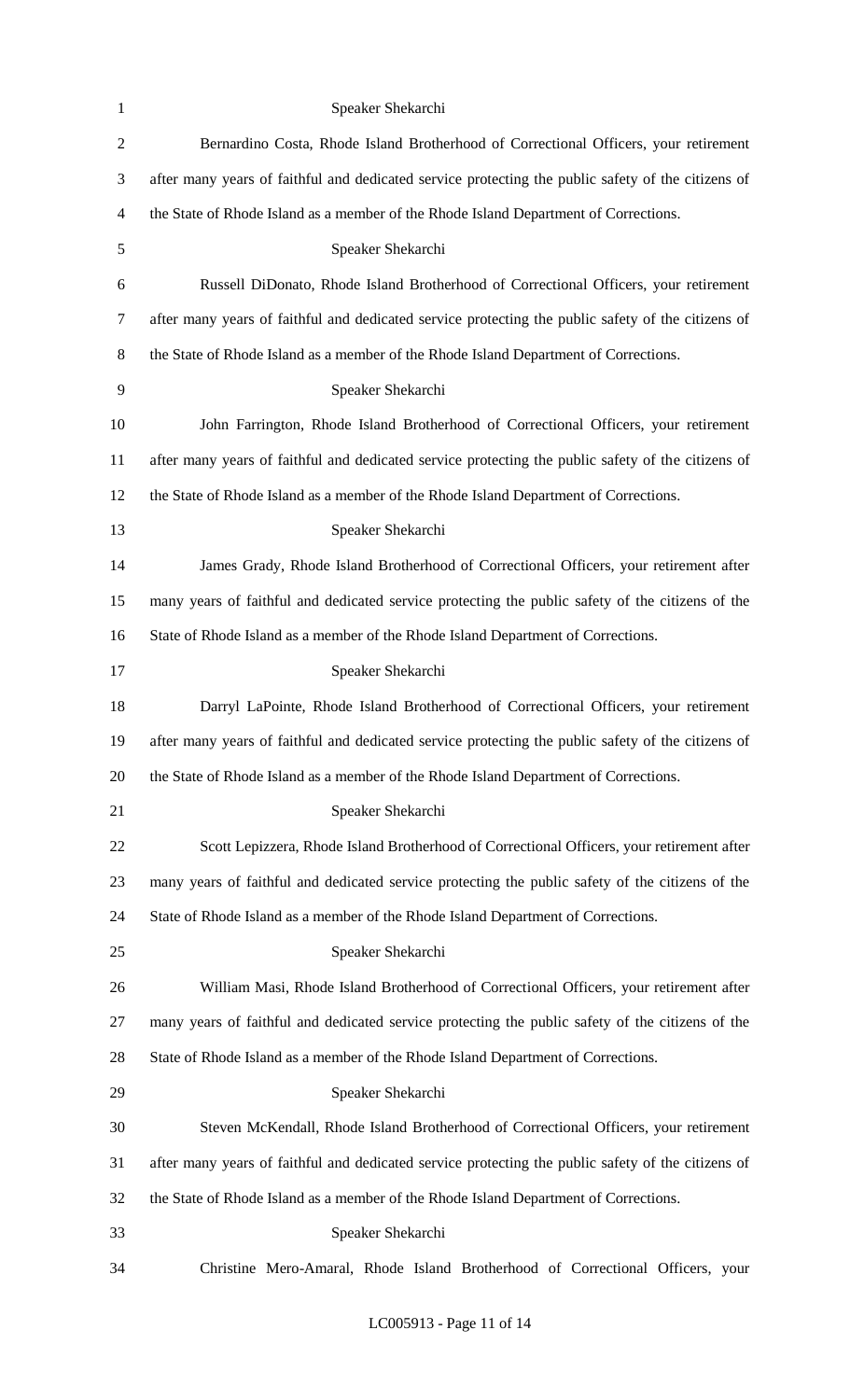| $\mathbf{1}$   | retirement after many years of faithful and dedicated service protecting the public safety of the  |
|----------------|----------------------------------------------------------------------------------------------------|
| $\mathfrak{2}$ | citizens of the State of Rhode Island as a member of the Rhode Island Department of Corrections.   |
| 3              | Speaker Shekarchi                                                                                  |
| 4              | Clifton Peasley, Rhode Island Brotherhood of Correctional Officers, your retirement after          |
| 5              | many years of faithful and dedicated service protecting the public safety of the citizens of the   |
| 6              | State of Rhode Island as a member of the Rhode Island Department of Corrections.                   |
| $\tau$         | Speaker Shekarchi                                                                                  |
| 8              | Thomas Pierce, Rhode Island Brotherhood of Correctional Officers, your retirement after            |
| 9              | many years of faithful and dedicated service protecting the public safety of the citizens of the   |
| 10             | State of Rhode Island as a member of the Rhode Island Department of Corrections.                   |
| 11             | Speaker Shekarchi                                                                                  |
| 12             | Walter Proffit, Rhode Island Brotherhood of Correctional Officers, your retirement after           |
| 13             | many years of faithful and dedicated service protecting the public safety of the citizens of the   |
| 14             | State of Rhode Island as a member of the Rhode Island Department of Corrections.                   |
| 15             | Speaker Shekarchi                                                                                  |
| 16             | Robert Sparaco, Rhode Island Brotherhood of Correctional Officers, your retirement after           |
| 17             | many years of faithful and dedicated service protecting the public safety of the citizens of the   |
| 18             | State of Rhode Island as a member of the Rhode Island Department of Corrections.                   |
| 19             | Speaker Shekarchi                                                                                  |
| 20             | Joseph Trindade, Rhode Island Brotherhood of Correctional Officers, your retirement                |
| 21             | after many years of faithful and dedicated service protecting the public safety of the citizens of |
| 22             | the State of Rhode Island as a member of the Rhode Island Department of Corrections.               |
| 23             | Speaker Shekarchi                                                                                  |
| 24             | David Bulawka, Rhode Island Brotherhood of Correctional Officers, your retirement after            |
| 25             | many years of faithful and dedicated service protecting the public safety of the citizens of the   |
| 26             | State of Rhode Island as a member of the Rhode Island Department of Corrections.                   |
| 27             | Speaker Shekarchi                                                                                  |
| 28             | Irving Chamberlin, Rhode Island Brotherhood of Correctional Officers, your retirement              |
| 29             | after many years of faithful and dedicated service protecting the public safety of the citizens of |
| 30             | the State of Rhode Island as a member of the Rhode Island Department of Corrections.               |
| 31             | Speaker Shekarchi                                                                                  |
| 32             | Peter DiBiase, Rhode Island Brotherhood of Correctional Officers, your retirement after            |
| 33             | many years of faithful and dedicated service protecting the public safety of the citizens of the   |
| 34             | State of Rhode Island as a member of the Rhode Island Department of Corrections.                   |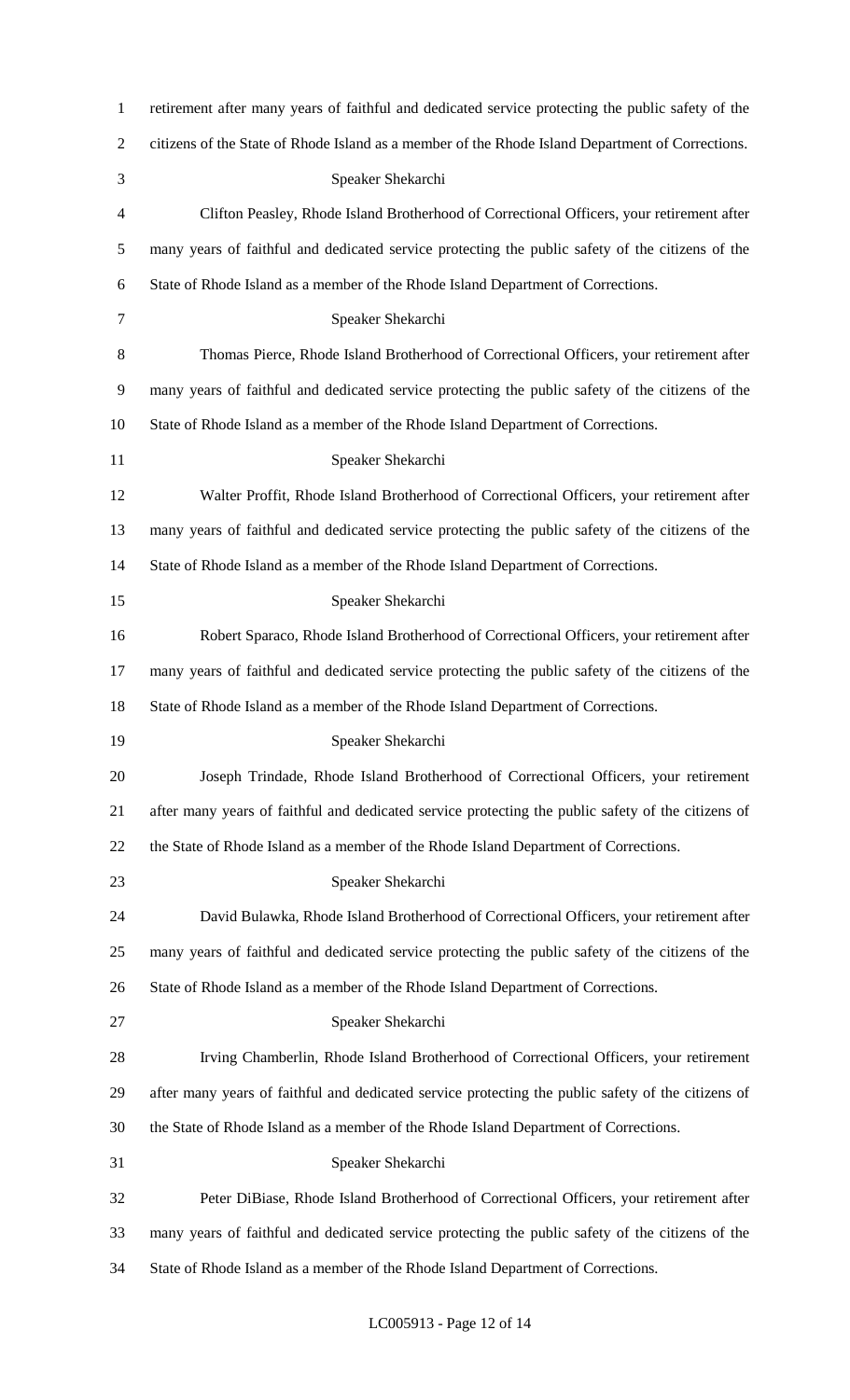| $\mathbf{1}$   | Speaker Shekarchi                                                                                  |
|----------------|----------------------------------------------------------------------------------------------------|
| $\mathfrak{2}$ | Andre Ethier, Rhode Island Brotherhood of Correctional Officers, your retirement after             |
| $\mathfrak{Z}$ | many years of faithful and dedicated service protecting the public safety of the citizens of the   |
| $\overline{4}$ | State of Rhode Island as a member of the Rhode Island Department of Corrections.                   |
| $\mathfrak{S}$ | Speaker Shekarchi                                                                                  |
| 6              | Joseph Forgue, Rhode Island Brotherhood of Correctional Officers, your retirement after            |
| $\tau$         | many years of faithful and dedicated service protecting the public safety of the citizens of the   |
| $8\,$          | State of Rhode Island as a member of the Rhode Island Department of Corrections.                   |
| 9              | Speaker Shekarchi                                                                                  |
| 10             | Fredrick Haibon, Rhode Island Brotherhood of Correctional Officers, your retirement                |
| 11             | after many years of faithful and dedicated service protecting the public safety of the citizens of |
| 12             | the State of Rhode Island as a member of the Rhode Island Department of Corrections.               |
| 13             | Speaker Shekarchi                                                                                  |
| 14             | Eric Laurianno, Rhode Island Brotherhood of Correctional Officers, your retirement after           |
| 15             | many years of faithful and dedicated service protecting the public safety of the citizens of the   |
| 16             | State of Rhode Island as a member of the Rhode Island Department of Corrections.                   |
| 17             | Speaker Shekarchi                                                                                  |
| 18             | Michael Maddalena, Rhode Island Brotherhood of Correctional Officers, your retirement              |
| 19             | after many years of faithful and dedicated service protecting the public safety of the citizens of |
| 20             | the State of Rhode Island as a member of the Rhode Island Department of Corrections.               |
| 21             | Speaker Shekarchi                                                                                  |
| 22             | Kevin McCray, Rhode Island Brotherhood of Correctional Officers, your retirement after             |
| 23             | many years of faithful and dedicated service protecting the public safety of the citizens of the   |
| 24             | State of Rhode Island as a member of the Rhode Island Department of Corrections.                   |
| 25             | Speaker Shekarchi                                                                                  |
| 26             | Larry Monahan, Rhode Island Brotherhood of Correctional Officers, your retirement after            |
| 27             | many years of faithful and dedicated service protecting the public safety of the citizens of the   |
| 28             | State of Rhode Island as a member of the Rhode Island Department of Corrections.                   |
| 29             | Speaker Shekarchi                                                                                  |
| 30             | Thomas Nolan, Rhode Island Brotherhood of Correctional Officers, your retirement after             |
| 31             | many years of faithful and dedicated service protecting the public safety of the citizens of the   |
| 32             | State of Rhode Island as a member of the Rhode Island Department of Corrections.                   |
| 33             | Speaker Shekarchi                                                                                  |
| 34             | Kenneth Pelletier, Rhode Island Brotherhood of Correctional Officers, your retirement              |